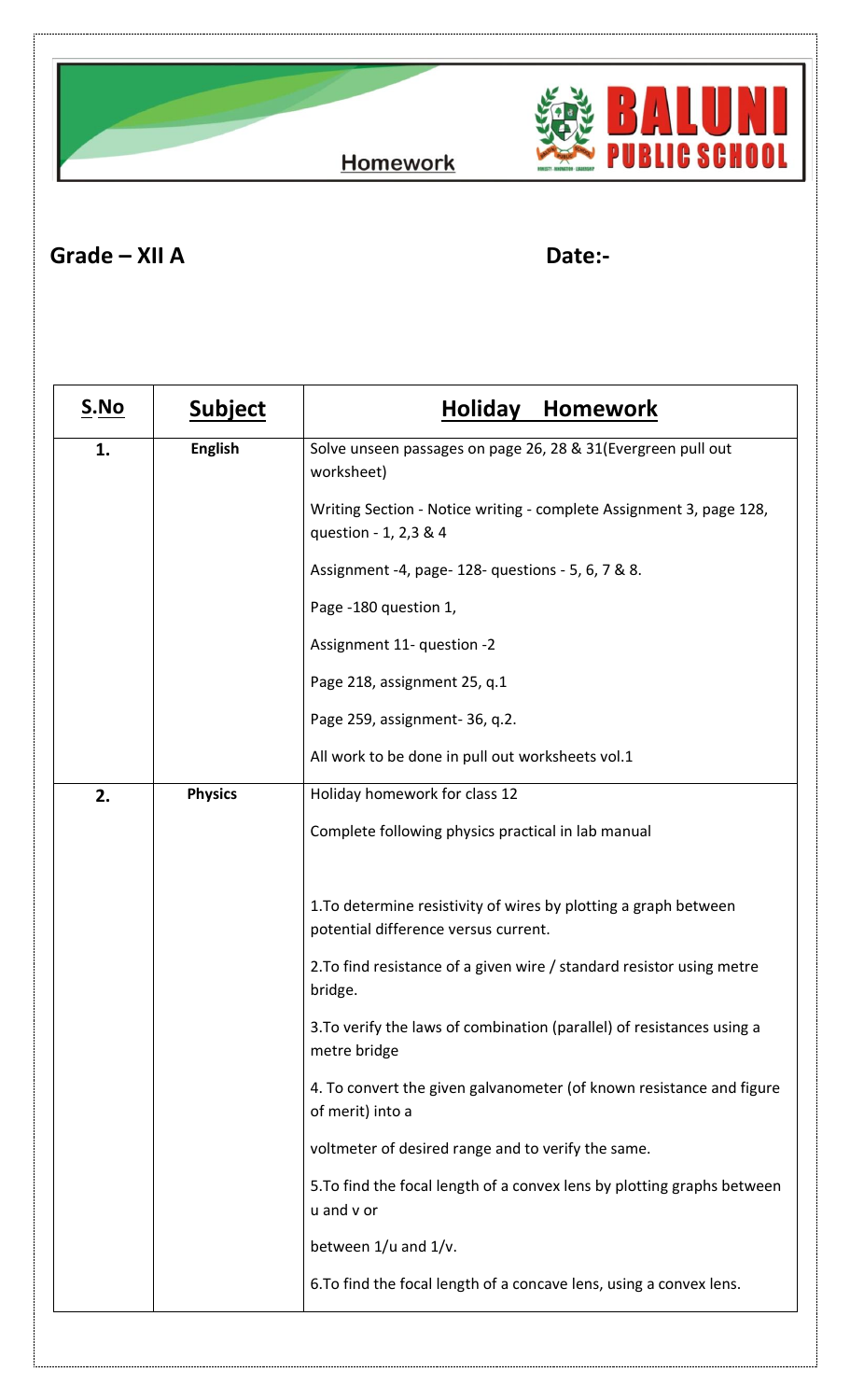|  | 7. To determine angle of minimum deviation for a given prism by<br>plotting a graph          |
|--|----------------------------------------------------------------------------------------------|
|  | 8. To draw the I-V characteristic curve for a p-n junction diode in<br>forward and reverse   |
|  | bias.                                                                                        |
|  | Activities to be written in Milky file                                                       |
|  | 1.1. To identify a diode, an LED, a resistor and a capacitor from a<br>mixed collection of   |
|  | such items.                                                                                  |
|  | 2. To observe refraction and lateral deviation of a beam of light<br>incident obliquely on a |
|  | glass slab.                                                                                  |
|  |                                                                                              |
|  | 3. To study the nature and size of the image formed by a (i) convex<br>lens, or (ii) concave |
|  |                                                                                              |
|  | mirror, on a screen by using a candle and a screen (for different<br>distances of the        |
|  | candle from the lens/mirror).                                                                |
|  | 4. To measure resistance, voltage (AC/DC), current (AC) and check<br>continuity              |
|  | of a given circuit using multimeter.                                                         |
|  | 5. To assemble a household circuit comprising three bulbs, three<br>(on/off) switches, a     |
|  | fuse and a power source.                                                                     |
|  | 6. To assemble the components of a given electrical circuit.                                 |
|  |                                                                                              |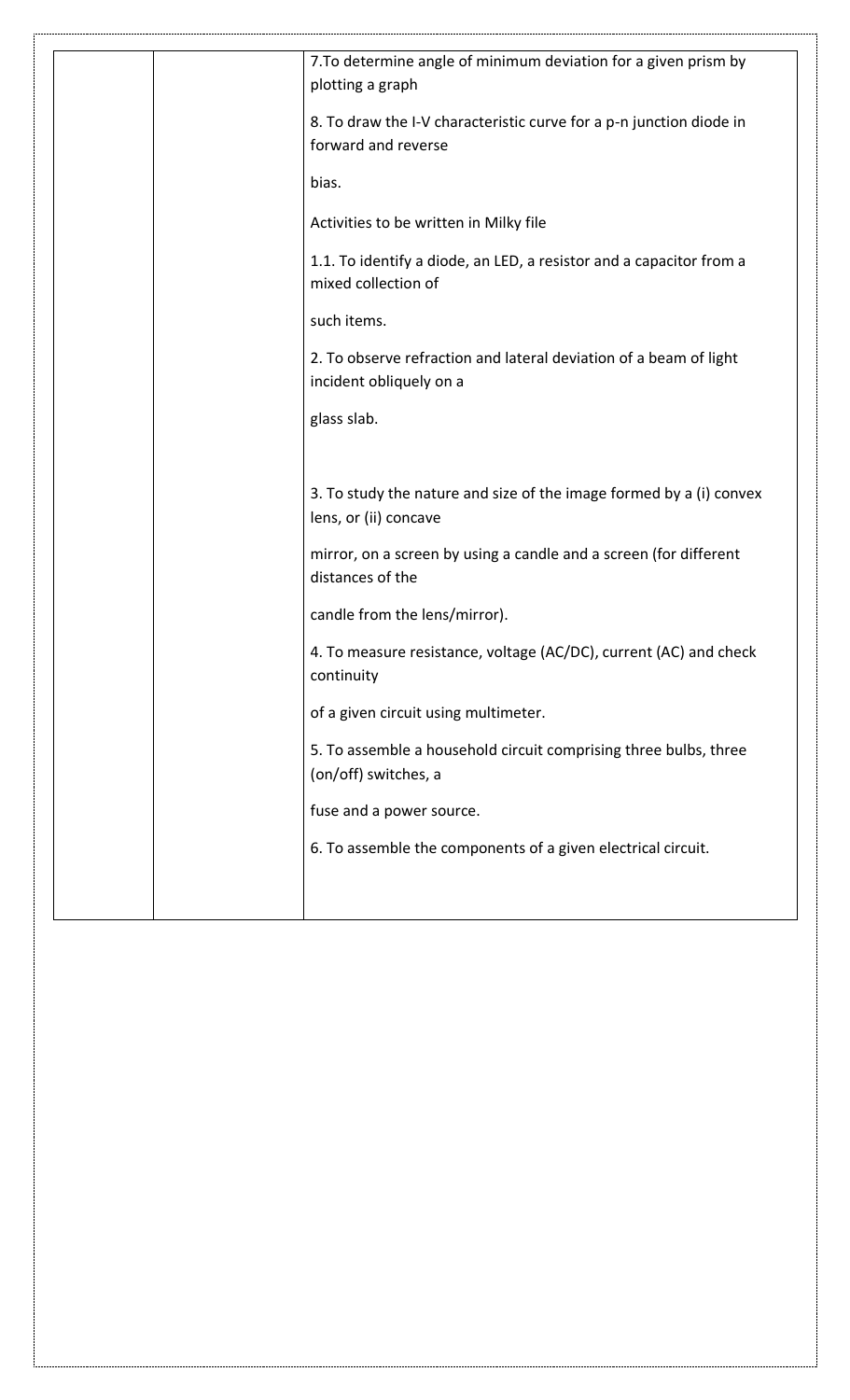| 3. | Chemistry |            |                                                                                                                                                                                                                                                       |
|----|-----------|------------|-------------------------------------------------------------------------------------------------------------------------------------------------------------------------------------------------------------------------------------------------------|
|    |           |            |                                                                                                                                                                                                                                                       |
|    |           |            | <b>SECTION-1</b>                                                                                                                                                                                                                                      |
|    |           | Ι.         | <b>VERY-SHORT-ANSWER QUESTIONS</b><br>What is desalination?                                                                                                                                                                                           |
|    |           | 2.<br>3.   | Modify the equation $\Delta T_h = K_h m$ , by making use of Van t Hoff's factor.<br>Name the type of azeotrope formed when nitric acid is mixed with water.                                                                                           |
|    |           | 4.<br>5.   | What is molarity?<br>Define the term vapour pressure of a liquid.                                                                                                                                                                                     |
|    |           | 6.         | Write one example each of the non ideal solutions showing (i) positive and (ii) negative deviation from<br>the ideal behaviour.                                                                                                                       |
|    |           | 7.<br>8.   | Mention one advantage in using molarity as a measure of strenght of solution.<br>Define the term 'reverse osmosis'.                                                                                                                                   |
|    |           | 9.         | Name the cations responsible for maintaining proper osmotic pressure balance inside and outside of                                                                                                                                                    |
|    |           | 10.        | the cells of organisms.<br>What do you mean by freezing point?                                                                                                                                                                                        |
|    |           | 11.<br>12. | Why are soda water and soft drink bottles sealed under pressure?<br>Why is oxygen diluted with helium as a breathing gas for deep sea diving?                                                                                                         |
|    |           | 13.<br>14. | Describe the functioning of haemoglobin (as a carrier of oxygen) in light of Henry's Law.<br>State the formula relating pressure of a gas with its mole fraction in a liquid solution in contact with it.                                             |
|    |           | 15.<br>16. | What is the effect of temperature on the solubility of gases in liquids?<br>Why does the solubility of gases in liquids decrease with rise in temprature?                                                                                             |
|    |           | 17.<br>18. | Addition of one liquid to another causes a decrease in its vapour pressure'. Explain why.                                                                                                                                                             |
|    |           |            | What temperature change is expected during the mixing of two liquids whose solution shows a nega-<br>tive deviation from Raoult's law?                                                                                                                |
|    |           | 19.<br>20. | Name the solid that separates first when saline water is slowly frozen.<br>State Raoult's law for dilute solutions.                                                                                                                                   |
|    |           |            | <b>SHORT-ANSWER-QUESTIONS</b>                                                                                                                                                                                                                         |
|    |           | 1.         | Write the term in which the concentration of atmospheric pollutants in cities is often expressed.                                                                                                                                                     |
|    |           | 2.<br>3.   | Water and alcohol molecules exhibit complete miscibility. Why?<br>How does the aquatic life survive in lakes, rivers and oceans even when they freeze?                                                                                                |
|    |           | 4.<br>5.   | Gases very often tend to be less soluble in liquids as the temperature is raised. Why?<br>Name two substances, which form nearly ideal solution.                                                                                                      |
|    |           | 6.<br>7.   | What is substitutional solid?<br>Why is the vapour pressure of a solvent lowered on addition of a non-volatite solute to it?                                                                                                                          |
|    |           | 8.         | Give the structural arrangement of a mixture of chloroform and acetone to form a solution.                                                                                                                                                            |
|    |           | 9.         | Draw a graph between the partial pressure of HCl gas and mole fraction of HCl in cyclohexane,<br>depicting the slope as Henry's Law Constant $(K_u)$ .                                                                                                |
|    |           | 10.<br>11. | State and explain Raoult's law for a solution containing non-volatile components.<br>Calculate molarity and molality of a 13% solution (by weight) of sulphuric acid? Its density is 1.020 g                                                          |
|    |           | 12.        | cm <sup>-3</sup> . (Atomic mass of H = 1, O = 16, S = 32 a.m.u.)<br>Differentiate between molarity and molality of a solution. When and why is molality preferred over                                                                                |
|    |           |            | molacity in handling colutions in Chamister?                                                                                                                                                                                                          |
|    |           | 1301       | <b>Solutions</b>                                                                                                                                                                                                                                      |
|    |           | 10.        | The depression freezing point of 0.1 m AB, electrolyte solution is 0.558 K. What conclusion can you<br>draw about its molecular state is solution, $Kr$ for water of 1.86 K kg mol <sup>-1</sup> .                                                    |
|    |           | 11.        | At 25°C, the vapour pressure of water is 23.5 mm Hg. Calculate the vapour pressure at the same<br>temperature over 5% aqueous solution of urea [CO(NH <sub>2</sub> ) <sub>2</sub> ].                                                                  |
|    |           | 12.        | The vapour pressure of pure benzene is 120 mm Hg at $30^{\circ}$ C. Calculate the vapour pressure of the                                                                                                                                              |
|    |           |            | solution prepared by dissolving 6.4 g naphthalene in 39 g benzene ( $C_cH_c$ ). Also calculate the vapour<br>pressure lowering of benzene.                                                                                                            |
|    |           | 13.        | The vapour pressure of pure water is 32 mm Hg at $31^{\circ}$ C. The vapour pressure of a solution, a non-<br>volatile solute is 30 mm Hg at 31 °C. Calculate the molality of the solution.                                                           |
|    |           | 14         | The vapour pressure of pure water at $31^{\circ}$ C is $32$ mm Hg. When 2 g of a non-volatile solute was dissolved                                                                                                                                    |
|    |           |            | in 36 g of water, the vapour pressure of the solution was found to be 31.5 mm Hg. Calculate the molecu-<br>lar mass of the solute.                                                                                                                    |
|    |           | 15.        | Two liquids A and B form ideal solutions. At 300 K, the vapour pressure of a solution containing 1 mole of<br>A and 3 moles of B is 550 mm Hg. At the same temperature of one mole of B is added to this solution, the                                |
|    |           |            | vapour pressure of the solution increases by 10 mm Hg. Determine the vapour pressure of A and B in                                                                                                                                                    |
|    |           | 16.        | their pure states.<br>The vapoure pressure of pure benzene at a certain temperture is 0.850 bar, a non-volatile, non-electrolyte                                                                                                                      |
|    |           |            | solid weighing 0.5 g is added to 39.0 g of benzene (molar mass 78 g/mol). The vapour pressure of the<br>solution then is 0.845 bar. What is the molecular mass of the solid substances?                                                               |
|    |           | 17.        | Calculate the freezing point of a solution containing 18 g glucose, $C_6H_1$ , $O_6$ and 68.4 g surcose, $C_1$ , $H_2$ , $O_1$                                                                                                                        |
|    |           | 18.        | in 200 g water. The freezing point of pure water is $0^{\circ}$ C and cryoscopic constant of water is 1.86Km <sup>-1</sup> .<br>Calculate the amount of iodine that should be dissolved in 100 g of chloroform in order to raise its boiling          |
|    |           |            | point by 0.4 °C. The boiling point of pure chloroform is $61.2$ °C and molal elevation constant is 3.63 K m                                                                                                                                           |
|    |           | 19.        | The melting point of camphor is $177.5^{\circ}$ C while that of a mixture of 1 g naphthalene (molecular mass 128                                                                                                                                      |
|    |           | 20.        | g mol <sup>-1</sup> ) and 10 g of camphor is 147 °C. Calculate the cryoscopic constant of camphor.<br>When 2.74 g of phosphorus is dissolved in 100 cm <sup>3</sup> of carbon disulphide, the B.P. is 46.71 °C. The normal                            |
|    |           |            | B.P. of carbon disulphide is 46.30°C and its density is 1.261 g cm <sup>-3</sup> . Determine molecular formula of<br>phosphorus. Molal elevation constant for 100 g carbon disulphide is 23.4K kg mol <sup>-1</sup> .                                 |
|    |           | 21.        | 18 g of glucose, $CeH1, Oe$ is dissolved in 1 kg of water in a saucepon. At what temperature will the water                                                                                                                                           |
|    |           | 22.        | boil (1.013 bar pressure) $Kz$ for water is 0.52 K kg mol <sup>-1</sup> .<br>The boiling point of bezene is 353.23 K, when 1.80 gram of a non-volatile solute was dissolved in 90 g of                                                                |
|    |           |            | benzene, the boiling point is raised to 354.11 K. Calculate the molar mass of the solute, $Kk$ for benzene is                                                                                                                                         |
|    |           | 23.        | $2.53$ K kg mol <sup>-1</sup> .<br>45 g of ethylene glycol C,H <sub>c</sub> O, is mixed with 600 g of water. Calculate                                                                                                                                |
|    |           |            | (a) the freezing point depression                                                                                                                                                                                                                     |
|    |           |            | (b) the freezing point of the solution<br>$(Kr = 1.86 K kg mol-1).$                                                                                                                                                                                   |
|    |           | 24.        | 1.00 g of a non-electrolyte solute dissolved in 50.5 g of benzene lowered the freezing point of benzene by                                                                                                                                            |
|    |           |            | 0.40 K. The freezing point depression constant of benzene is 5.12 K kg mol <sup>-1</sup> . Find the molecular mass of<br>the solute.                                                                                                                  |
|    |           | 25.        | Calculate the osmotic pressure of a decimolar solution of cane-sugar at $25^{\circ}$ C.                                                                                                                                                               |
|    |           | 26.        | $(R = 0.0821$ L atm $K^{-1}$ mol <sup>-1</sup> ).<br>Calculate the osmotic pressure of a solution made by mixing 36 g glucose (molecular mass 180) and 17.1                                                                                           |
|    |           | 27.        | g sucrose (Molecular mass 342) in 250 cm <sup>3</sup> water at 47°C. $R = 0.082$ L atm K <sup>-1</sup> mol <sup>-1</sup> .<br>Osmotic pressure of a solution made by dissolving 3.00 mg sample of protein in 10.0 cm <sup>3</sup> of solution is      |
|    |           |            |                                                                                                                                                                                                                                                       |
|    |           |            |                                                                                                                                                                                                                                                       |
|    |           |            |                                                                                                                                                                                                                                                       |
|    |           |            |                                                                                                                                                                                                                                                       |
|    |           |            | Page 4                                                                                                                                                                                                                                                |
|    |           |            |                                                                                                                                                                                                                                                       |
|    |           |            |                                                                                                                                                                                                                                                       |
|    |           |            | <b>Solutions</b><br>[31]                                                                                                                                                                                                                              |
|    |           | 28.        | found to be 40 mm Hg at 25°C. Calculate the molecular mass of the protein.<br>A 0.25 m aqueous solution of Mayer's reagent (K,HgI,) is prepared and its freezing point is found to be                                                                 |
|    |           |            | -1.41 °C. Suggest a possible dissociation reaction that takes place when K, HgI is dissolved in water. K,                                                                                                                                             |
|    |           | 29         | for water is $1.86$ K m <sup>-1</sup> .<br>Calculate Van't Hoff factor for a certain electrolyte AB at a concentration where it is 10% ionized.                                                                                                       |
|    |           | 30.        | 2 g of C <sub>6</sub> H <sub>c</sub> COOH dissolved in 25 g of benzene shows a depression in freezing point equal to 1.62 K.<br>Molar depression constant for benzene is 4.9 K kg mol <sup>-1</sup> . What is the percentage associated of acid if it |
|    |           |            | forms double molecules (dimer) in solution.                                                                                                                                                                                                           |
|    |           |            |                                                                                                                                                                                                                                                       |
|    |           |            |                                                                                                                                                                                                                                                       |